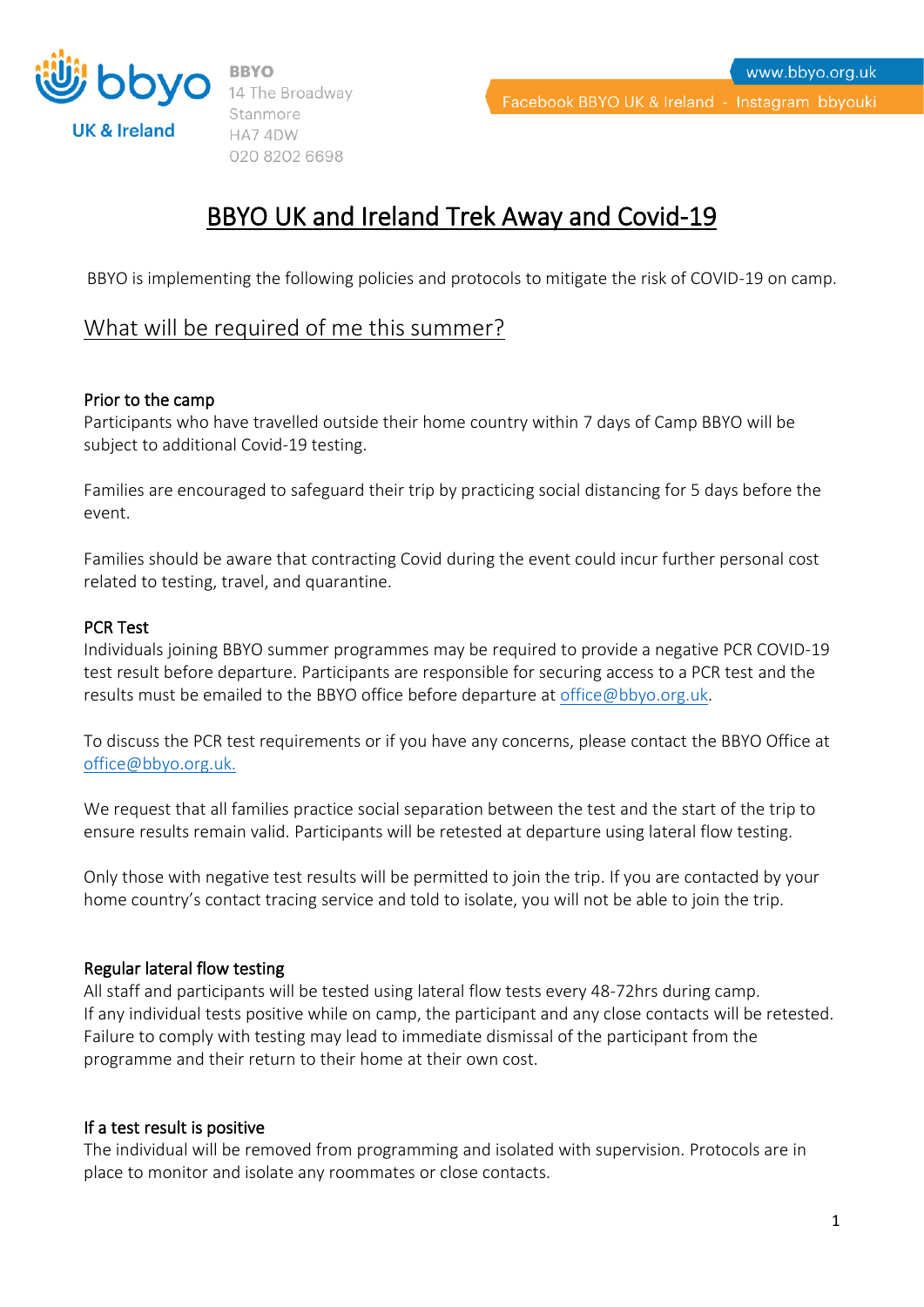

Parents/ Guardians will be informed, and the next steps will be discussed on a case-by-case basis with parents.

This may include:

- Parents/ Guardians or emergency contacts to collect their child
- Parents/ Guardians or emergency contacts to collect their child

## If you are required to leave the group

It may not be possible to recover your payment. Please refer to the Payment and Cancellation Policy.

We encourage all participants to take out their own insurance cover.

We will maintain ongoing and open communication with families regarding Covid-safety. For any questions, please contact us on 020 8202 6698 or [office@bbyo.org.uk.](mailto:office@bbyo.org.uk)

# How will BBYO ensure Trek Away is Covid-Secure?

- Only six individuals are permitted to sleep overnight in the same space during camp. Dorm groups will be set in advance and kept for the duration.
- We are ensuring that all providers (coach, campsite, catering) provide evidence to demonstrate how their services meet the requirements for Covid-safety.
- Staff will always ensure appropriate ventilation as well as measures for sanitising and cleaning of any shared facilities.
- The group will follow the venue's COVID Secure requirements, including social distancing, use of face coverings and hygiene.
- The staff will ensure that our group does not mix with groups from other settings on site.
- We have clear contingency plans in place to respond immediately to the following:
	- o Changes in government guidance.
	- o A participant/ staff member testing positive.
	- o A participant/ staff member needing to self-isolate due to being identified as a close contact.
	- o A participant/ staff member becoming symptomatic during the programme.